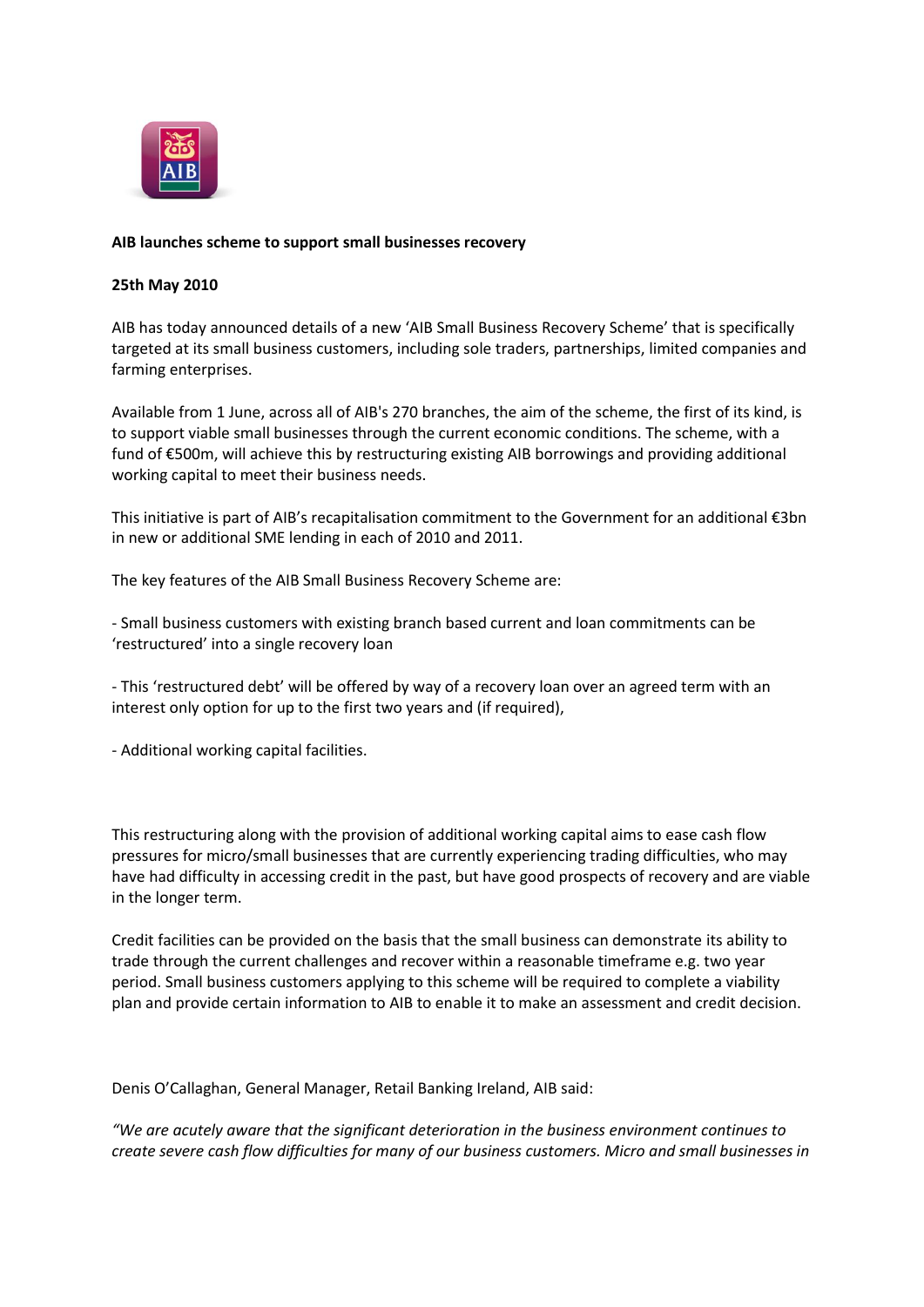*particular are significantly impacted by the difficult trading conditions, falling sales and slower payment cycles.*

*"We know we have a role to play in supporting our customers and in the general economic recovery. This scheme provides us with a mechanism to provide much needed 'breathing space' that small businesses need to ease cash flow and improve their prospects for recovery*."

- Ends -

# **For further information, please contact:**

Ronan Sheridan Group Press Officer AIB Group Bankcentre Ballsbridge Dublin 4 Tel: +353-1-641 4651 Mobile:(086) 3880898

## **NOTES TO EDITORS**

Economic context

There has been significant deterioration in key economic indicators in the past 12 months…….

| <b>Economic Indicator</b>  | 2008    | 2009     | 2010(F) |
|----------------------------|---------|----------|---------|
| GNP                        | $-3%$   | $-11.1%$ | -3%     |
| Unemployment rate          | 6.3%    | 11.7%    | 13.3%   |
| Personal Disposable Income | 5.9%    | $-8.6%$  | $-4.3%$ |
| <b>Personal Spending</b>   | $-1.0%$ | $-7.4%$  | $-3.5%$ |

(Source AIB)

…which is having a major impact on SME trading conditions

### **SME/Business turnover levels have fallen**

- 78% of SMEs are experiencing a continued decrease in turnover, with 45% suffering decrease of over 20%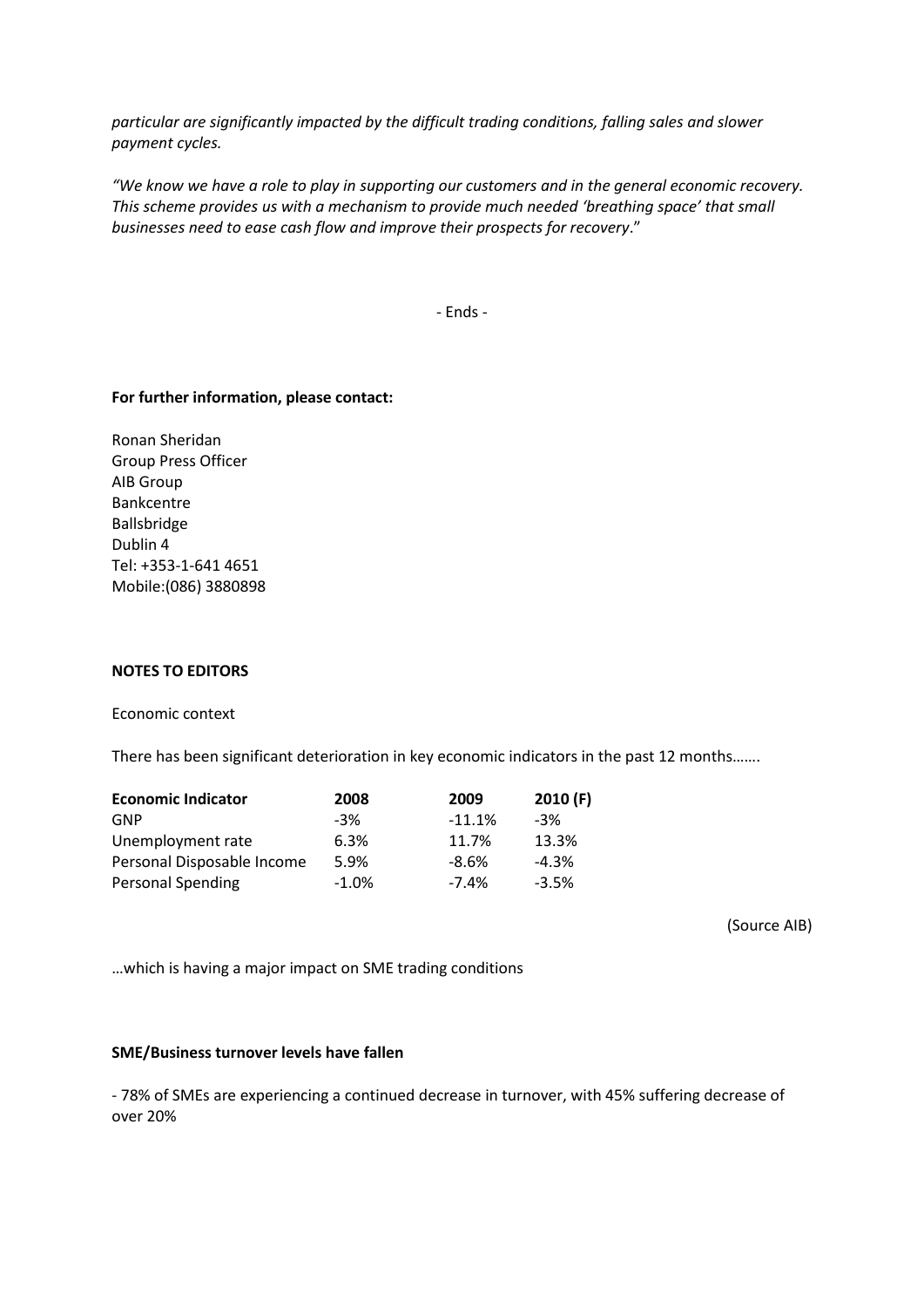## **Credit – A key enabler for survival**

- -46% of SMEs made one or more request for credit in 2009
- Average amount requested in range of €60K
- Loans and overdrafts count for 85% of all applications
- Micro businesses (i.e. < 10 employees) reported highest level of declined applications

## **Deterioration in market and trading conditions is reflected in a decline in the profile of SME credit**

- One in three SME loans are considered to be either criticised or impaired across the five main financial institutions.

(Source: Mazars, Dec '09)

# **AIB's view of what is a 'Viable Business' in the current environment?**

*A 'Viable Business' is a business that is currently in operation and expected to continue to remain trading in the foreseeable future with the following common characteristics:*

### **Track Record**

- A previous track record of profitable and successful trading albeit with some recent losses
- A reliable and co-operative borrower particularly in the prevailing business climate

### **Financial Capability**

- Sufficient cashflow to fund interest on restructured debt as it falls due
- Sufficient cashflow to generate repayment capacity over time to clear restructured debt
- Not threatened by any action (e.g. Creditors, Examinership, Revenue etc.)

### **Future Prospects**

- A realistic Business Plan and financial/cashflow forecasts that outline a clear action plan for survival